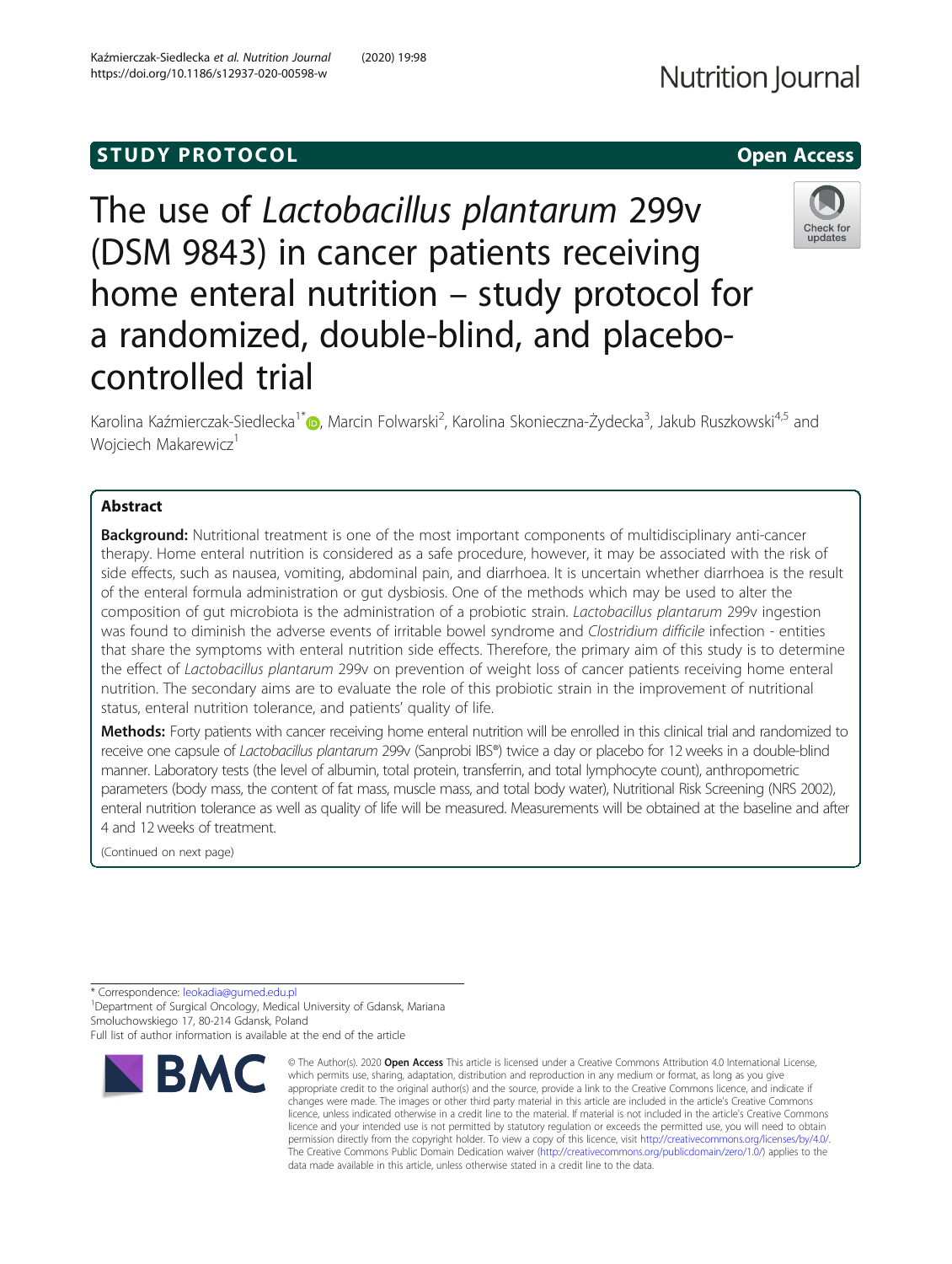## (Continued from previous page)

Discussion: The adverse events observed during administration of enteral nutrition have an negative impact on enteral formula tolerance and as a consequence patients' quality of life. The previous studies have demonstrated that probiotics may reduce the gastrointestinal symptoms related to enteral nutrition. Thus, administration of Lactobacillus plantarum 299v may be effective in improvement of nutritional status, enteral nutrition tolerance, and quality of life of cancer patients receiving home enteral nutrition.

**Trial registration:** ClinicalTrials.gov Identifier: [NCT03940768.](https://clinicaltrials.gov/ct2/show/NCT03940768?cond=lactobacillus+plantarum+299v&draw=2&rank=2)

Keywords: Lactobacillus plantarum 299v, Home enteral nutrition, Cancer, Nutritional status

# Background

Nutritional treatment is essential within the complexity of anti-cancer therapy. The appropriate nutritional support improves nutritional status, clinical outcomes, and as a consequence patients' quality of life  $[1]$  $[1]$ . Home enteral nutrition (HEN) is recommended for patients with an efficiently functioning gastrointestinal tract who do not require hospital stay [\[2](#page-7-0)]. According to the Villar Taibo et al. trial, almost 75% of patients qualified for HEN are malnourished [\[3](#page-7-0)]. Moreover, it is estimated that around half of patients with malignancies eventually develop cancer cachexia [[4,](#page-7-0) [5](#page-7-0)]. As it was stated above, HEN provides many benefits, however, it is associated with the risk of adverse events, mainly diarrhoea, nausea, vomiting as well as abdominal pain [\[2](#page-7-0)]. The frequency of diarrhoea varies, notwithstanding, it is estimated that it affects as much as 95% of patients receiving enteral nutrition (EN) depending on medical condition and the definition of diarrhoea being a multifactorial etiology [\[6](#page-7-0)]. Therefore, it should be considered whether diarrhoea is the side effect of EN (for instance – it is mainly caused by the unadjusted speed of the enteral formula administration) or it is caused by alterations in the composition as well as the activity of gut microbiota. The qualitative and quantitative changes in gut microbiota commonly referred as gut dysbiosis may occur in cancer patients [[7\]](#page-7-0). It was elegantly shown that there are at least several factors contributing to the development of gut microecological niche imbalance among patients suffering from malignancies, mainly infectious and anti-cancer agents, antibiotics as well as poor eating habits [\[7](#page-7-0), [8](#page-7-0)].

Currently, several therapeutic methods are used to alter the gut microbiota, predominantly administration of prebiotics, probiotics, synbiotics, and faecal micro-biota transplantation [[9,](#page-7-0) [10](#page-7-0)]. Probiotic strain – Lactobacillus plantarum 299v (L. plantarum 299v) is able to reside the human colonic mucosa in vivo due to a specific mechanism of mannose adhesion  $[11, 12]$  $[11, 12]$  $[11, 12]$  $[11, 12]$ . It demonstrates high tolerance to acidic and alkaline environment of the stomach and the duodenum, respectively. Therefore, this probiotic strain survives transit through the gastrointestinal tract to the colon, where it can modify gut microbiota [[8](#page-7-0), [11,](#page-7-0) [12](#page-7-0)]. L. plantarum 299v provides anti-bacterial activity against potential pathogenic agents, such as Listeria monocytogenes, Yersinia enterolytica, Enterobacter cloacae, Enterococcus faecalis and Escherichia coli. It increases transcription of the genes encoding mucins (MUC2 and MUC3) and their secretion from goblet cells [[13\]](#page-7-0). L. plantarum 299v has immunomodulatory properties reducing the proinflammatory cytokine synthesis and increasing the antiinflammatory IL-10 production and secretion. This probiotic strain plays a supportive role in the treatment of irritable bowel syndrome (IBS), which was confirmed in Niedzielin et al. trial [\[14](#page-7-0)]. The participants were divided into two groups: first receiving probiotic  $(n = 20)$  in dose 200 ml  $(5 \times 10^7 \text{ CFU/ml})$  twice a day for 4 weeks and second consuming placebo  $(n = 20)$ . All the participants from probiotic group declared a resolution of abdominal pain, while only 11 subjects from control group experienced relief ( $p = 0.0012$ ). The normalization of stool frequency was most commonly observed in probiotic group in comparison to placebo ( $p = 0.17$ ). Moreover, the improvement of all symptoms of IBS was noted in 95% subjects receiving probiotic and in 15% participants from control group ( $p < 0.0001$ ) [[14](#page-7-0)]. It should be emphasized that patients receiving HEN often develop similar gastrointestinal symptoms resembling IBS [[2\]](#page-7-0). Limited data exists regarding the use of L. plantarum 299v in cancer therapy and no trials about its use in patients with cancer receiving HEN. The present randomized, doubleblind and placebo-controlled study hypothesizes that administration of L. plantarum 299v might improve nutritional status, enhance the EN tolerance and quality of life (QOL) of patients with cancer who receive HEN.

## Methods

## Study aims

The primary aim of the study is to determine the effect of L. plantarum 299v on prevention of weight loss of patients with cancer receiving HEN. The secondary aims include the role of *Lactobacillus* plantarum 299v in the improvement of nutritional status, EN tolerance, and QOL of patients with cancer receiving HEN.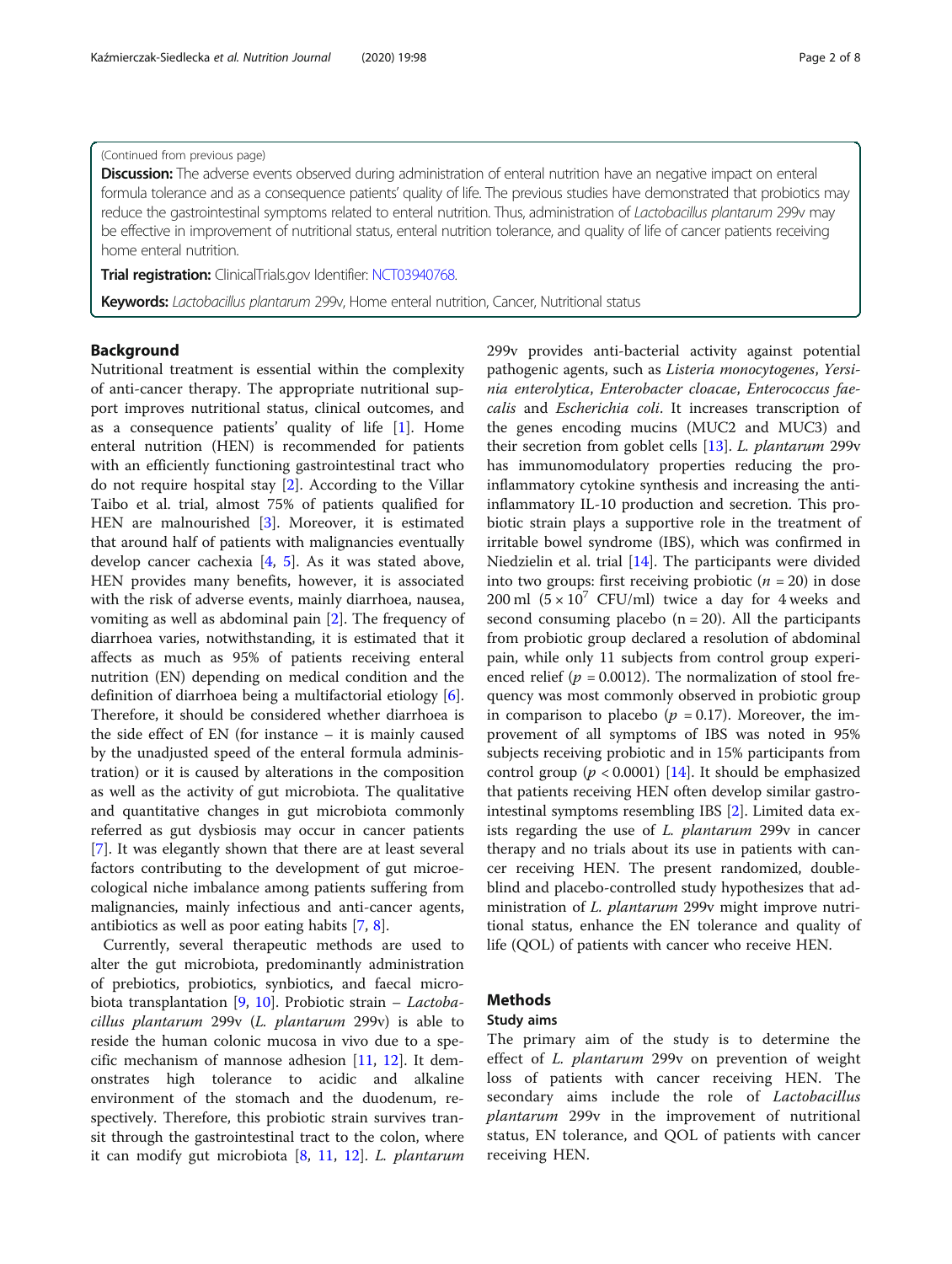## Study design

In this 12-week, single-centre, randomized, double-blind, and placebo-controlled study, 20 patients with cancer will be treated with probiotics and 20 patients will receive a placebo. The post-allocation clinical and laboratory assessment will be performed at weeks 0, 4, and 12 in all participants (Table [1](#page-3-0)). Patients in the probiotic group will receive two capsules of Sanprobi IBS® containing  $10^{10}$  CFU of *L. plantarum* 299v for 12 weeks. Participants in the control group will receive placebo (two capsules daily) for 12 weeks. The participants will be recruited to this study by the nutritionist and the surgeon in Nutritional Counselling Centre Copernicus in Gdansk and Medical University of Gdansk (Department of Clinical Nutrition and Dietetics). The researches and participants will be blinded to the group assignment since the probiotic product and the placebo will be completely identical and indistinguishable from one another. The enrolment of participants is presented in Fig. [1](#page-4-0).

### Subjects

#### Inclusion criteria

Patients will be included if they meet all of the following criteria:

- Age  $\geq 18$  year
- The presence of cancer
- Artificial access to the gastrointestinal tract (nasogastric tube, gastrostomy, percutaneous endoscopic gastrostomy, jejunostomy, percutaneous endoscopic gastrostomy with jejunostomy) – enteral feeding
- Qualification for HEN
- written consent to take part in the study

## Exclusion criteria

Patients will be excluded if they meet any of the following exclusion criteria:

- Oualification for home enteral nutrition, but suffering from another disease than cancer
- Patients requiring additional parenteral nutrition
- Not being able to visit the study centre

#### Allocation to treatment, randomization, and blinding

At the beginning, the patients will have to sign an informed consent to participate in the study. After meeting all the inclusion criteria and obtaining a consent agreement, the participants will receive a unique number by the nutritionist. Each number will be allocated to particular intervention group. The eligible patients will be allocated to the treatment for 12 weeks with either to probiotic group or placebo.

Randomization will be performed by means of [ran](http://randomizer.com)[domizer.com](http://randomizer.com) software, typically used by clinical research associates. The randomization ratio will be 1:1. The researches and participants will be blinded for treatment received from the probiotic company. The patients will intake one capsule of study product (probiotic or placebo) in the morning after breakfast and one capsule in the evening after dinner. The participants who cannot swallow the capsule, will be instructed to mix the capsules' powder with 20 ml of water or saline and administer the solution through the enteral feeding access. The capsules (probiotic product as well as placebo) will be stored at refrigerator temperature.

## Intervention group

The intervention group will be administered with Sanprobi IBS<sup>®</sup> capsule twice a day for 12 weeks. Each capsule contains  $10^{10}$  CFU of *L. plantarum* 299v. The intervention capsules will be produced and packed by Sanprobi company (Sanprobi IBS® Sanprobi Sp. z o.o., Sp. k., Szczecin, Poland; producer of capsules – Institute Rosell-Lallemand, Montreal, Canada; LP299v owner of probiotic strain – Probi AB, Lund, Sweden).

## Control group

The control group will receive placebo capsules twice a day for 12 weeks. The placebo capsules will be produced and packed by the same company (Sanprobi) as intervention capsules and it will not contain any microorganisms. One capsule of placebo 410 mg +/− 7.5% of contents, including potato starch – 403 mg and 7 mg of magnesium stearate (magnesium salts of fatty acids).

# **Outcomes**

## Primary outcome

The primary outcome is the prevention of weight loss in a probiotic-receiving group in comparison to a placeboreceiving group.

# Secondary outcomes

First secondary outcome is the improvement of nutrition status in patients receiving probiotic in comparison to placebo-receiving group. The nutritional status will be evaluated by means of anthropometric parameters (body mass index, fat mass, muscle mass, total body water), laboratory tests (the level of albumin, total protein, transferrin, total lymphocyte count) and Nutritional Risk Screening 2002 (NRS 2002 tool). Second secondary outcome is to estimate the differences of enteral nutrition tolerance in patients receiving placebo or probiotic supplements. Third secondary outcome is to evaluate the difference of QOL of patients receiving placebo or probiotic supplements.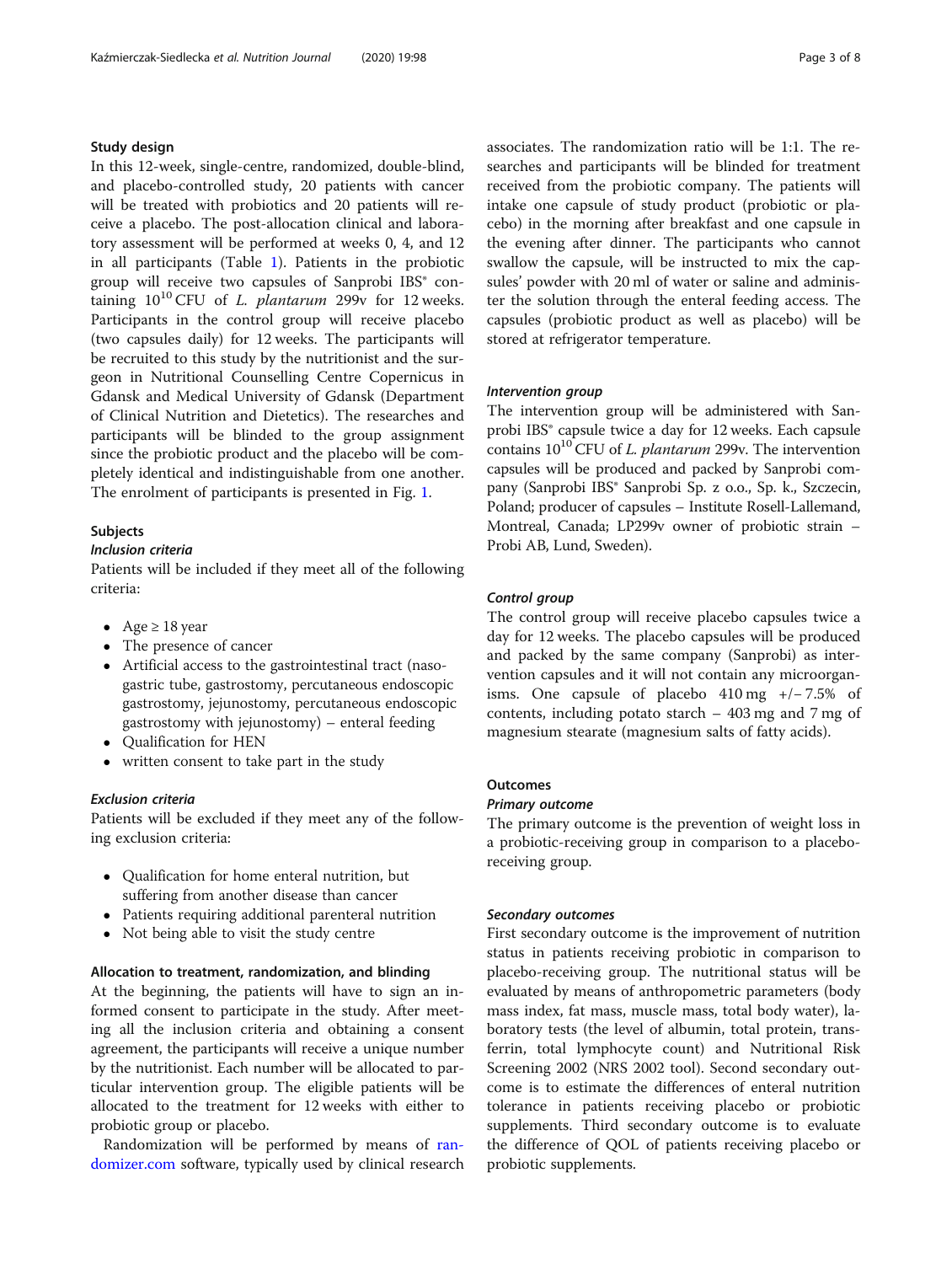# <span id="page-3-0"></span>Table 1 Schedule of enrollment, interventions, and assessments.

|                         | <b>Study Period</b> |                |                 |             |                         |      |      |      |                |
|-------------------------|---------------------|----------------|-----------------|-------------|-------------------------|------|------|------|----------------|
|                         | <b>Enrollment</b>   | Allocation     | Post-allocation |             |                         |      |      |      |                |
| <b>Time point</b>       | $\mathbf 0$         | $\mathbf 0$    | 0               | Week        | Week                    | Week | Week | Week | Week           |
|                         |                     |                |                 | $\mathbf 2$ | $\overline{\mathbf{4}}$ | 6    | 8    | 10   | 12             |
| <b>Enrollment:</b>      | $\pmb{\times}$      |                |                 |             |                         |      |      |      |                |
| Eligibility             |                     |                |                 |             |                         |      |      |      |                |
| screen                  |                     |                |                 |             |                         |      |      |      |                |
| Informed                | x                   |                |                 |             |                         |      |      |      |                |
| consent                 |                     |                |                 |             |                         |      |      |      |                |
| Allocation              |                     | $\pmb{\times}$ |                 |             |                         |      |      |      |                |
| Interventions:          |                     |                |                 |             |                         |      |      |      |                |
| Probiotic               |                     |                |                 |             |                         |      |      |      |                |
| capsules                |                     |                |                 |             |                         |      |      |      |                |
| Placebo                 |                     |                |                 |             |                         |      |      |      |                |
| capsules                |                     |                |                 |             |                         |      |      |      |                |
| Assessments:            |                     |                | x               |             | $\mathsf X$             |      |      |      | x              |
| Laboratory              |                     |                |                 |             |                         |      |      |      |                |
| tests                   |                     |                |                 |             |                         |      |      |      |                |
| Anthropometric          |                     |                | x               |             | $\mathsf X$             |      |      |      | x              |
| parameters              |                     |                |                 |             |                         |      |      |      |                |
| <b>Nutritional Risk</b> |                     |                | x               |             | X                       |      |      |      | х              |
| Screening 2002          |                     |                |                 |             |                         |      |      |      |                |
| Tolerance of            |                     |                |                 |             |                         |      |      |      |                |
| enteral formula         |                     |                |                 |             |                         |      |      |      |                |
| Quality of life         |                     |                | x               |             |                         |      |      |      | $\pmb{\times}$ |
| <b>Adverse events</b>   |                     |                |                 |             |                         |      |      |      |                |
| monitoring              |                     |                |                 |             |                         |      |      |      |                |
|                         |                     |                |                 |             |                         |      |      |      |                |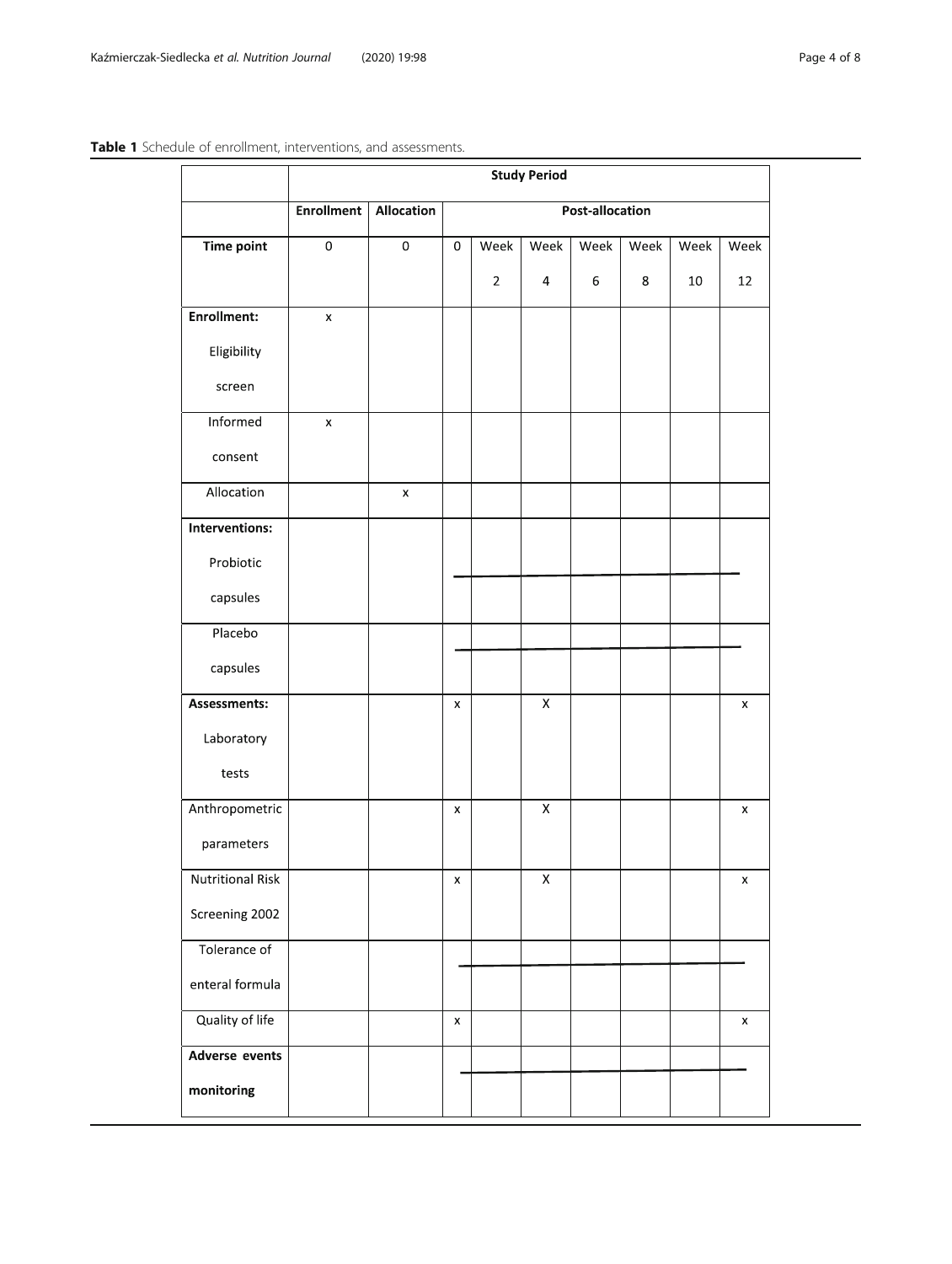# Data collection

# Participant timeline

The timetable of follow-up visits and measurements is presented using The Standard Protocol Items: Recommendations for Interventional Trials (SPIRIT) diagram in the Table [1.](#page-3-0) Each of the participants will visit the study centre three times (at baseline, after 4 weeks, and after 12 weeks). During follow-up visits, patients will receive study products depending on allocation. At baseline – 60 capsules for 30 days; after 4 weeks – 120 capsules for next 60 days. If during this trial, any participant fails to continue the study protocol, the data will be collected and this information will be further noted in the publication.

# Blood sampling and preparation

The level of albumin, total protein, transferrin, and total lymphocyte count will be measured. The blood samples will be taken from a forearm vein by a nurse at the baseline, after 4 weeks, and next after 12 weeks. All blood samples will be taken in Counselling Nutritional Centre Copernicus in Gdansk and the same day they will be given to the laboratory to conduct the analysis.

# Anthropometric parameters

The analysis of the body mass composition (fat mass, muscle mass, total body water) will be conducted using a BIA analyser – Medical Jawon. It will be performed by a nutritionist in the Department of Clinical Nutrition and Dietetics (at baseline, after 4 weeks, and after 12 weeks). The body mass index will be also calculated by the nutritionist.

# NRS 2002 tool

This is a validated screening tool divided into two parts. The first one assesses the nutritional status based on unintentional weight loss during last 1 to 3 months and food intake during last 1 to 3 weeks. The second part

<span id="page-4-0"></span>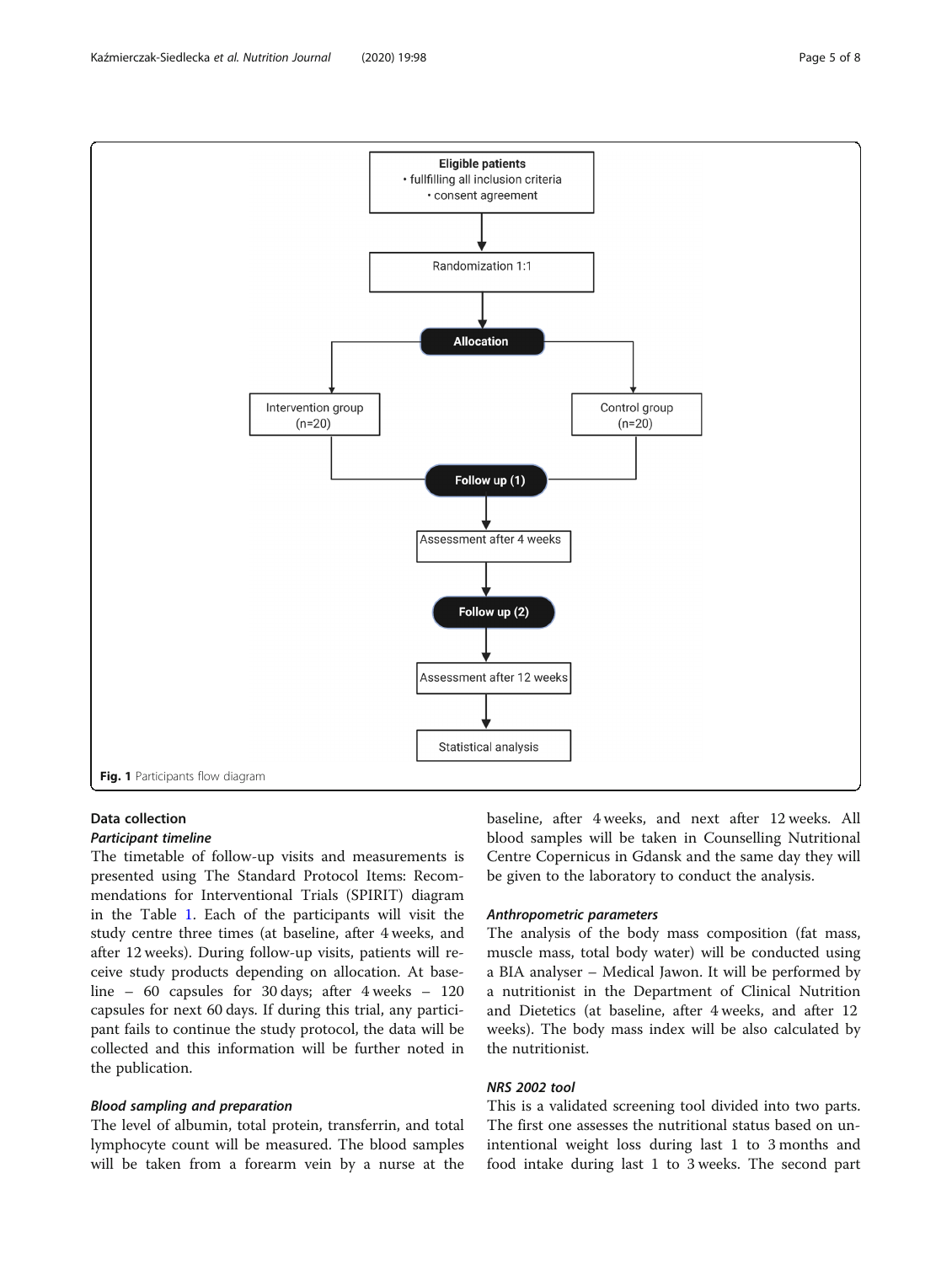regards the occurrence of diseases or types of treatment which are related to increased daily calories intake (e.g. bone marrow transplant, radio- or chemotherapy). Patients aged 70 and above receive additional score. Nutritional support should be provided if the NRS score is 3 and more. Assessment of nutritional status will be conducted by a nutritionist in the Department of Clinical Nutrition and Dietetics using NRS 2002 tool at baseline, after 4 weeks, and after 12 weeks.

# EN tolerance

The EN tolerance will be evaluated by the nutritionist in the Department of Clinical Nutrition and Dietetics using own questionnaire including information, such as number of stools, occurrence of nausea, vomiting, abdominal pain, and flatulence. The questionnaire will be filled every day for 12 weeks by patients or their caregivers and evaluated during follow-up visits after 4 and 12 weeks of the study.

### Quality of life

Patients' QOL will be assessed by the nutritionist in the Department of Clinical Nutrition and Dietetics. To assess the patients' QOL the World Health Organization Quality of Life-BREF (WHOQOL-BREF) questionnaire will be used. It contains questions divided into 4 domains (environmental, psychological, somatic, and social factors). The QOL will be evaluated at baseline, after 4 and 12 weeks.

# Adverse outcomes

Patients are instructed to inform the researchers about any changing conditions during the trial. Furthermore, during follow-up visits the researchers will ask about adverse events which may be related to the intervention. If any adverse events occur it will be noted in report form and reported in publication. However, according to the best of our knowledge, adverse events after administration of L. plantarum 299v were not noted.

#### Ethical approval

The study protocol has been approved by the Independent Bioethics Committee for Scientific Research at Medical University of Gdansk (the project indentification code: 422/2016). All participants will give informed consent before randomization and the information about the trial will be explained to them. They will be informed about potential benefits and adverse events that may occur during this trial.

#### Clinical trial registration

The study has been registered in ClinicalTrials.gov which is a database of privately and publicly funded clinical studies conducted around the world (Clinical-Trials.gov Identifier: NCT03940768).

#### Statistical analysis

When computing a priori sample size, we assummed that of all existing approaches used in screening and assessment of malnutrition and cachexia, weight loss – among others - is a phenotype always evaluated by international organizations and commonly used tools/surveys [[15\]](#page-7-0), that this parameter will serve as pivotal to calculate required sample size. Calculating the mean weight loss (major component of nutritional status) in a 70 kg men and assuming 1:1 allocation ratio and 80% statistical power we evaluated that the number of participants will be 36. Allowing for a withdrawal rate of 20% for the primary outcome we aim to randomly allocate 40 participants to receive either active product or placebo. The required sample size were evaluated using G-power analysis software. Significance level will be 0.05.

The calculations will be carried out with the use of Statistica package by Dell Inc. The descriptive statistics will include averages, medians, standard deviations, maximum and minimum values. In order to check the normality of distribution of populations subject to research, the W Shapiro-Wilk test will be applied. To check the homogeneity of variations of the groups compared, the Brown-Forsythe test will be applied. Then, depending on the type of data and shape of distributions compared, the U Mann-Whitney test, Student's t-test or a version of Student's t-test with independent variance estimation will be applied.

## **Discussion**

To the best of our current knowledge, this is the first randomized, double-blind, and placebo-controlled trial assessing the role of *L. plantarum* 299v in the prevention of weight loss, improvement of nutritional status, EN tolerance, and QOL of cancer patients receiving HEN.

The beneficial effects of *L. plantarum* 299v for several diseases have been demonstrated in many clinical trials [[14,](#page-7-0) [16](#page-7-0)]. Hoppe et al. reported that administration of L. plantarum 299v increases iron absorption in women [[17\]](#page-7-0). Additionally, as it was stated above, L. *plantarum* 299v is effective in supporting treatment of IBS. Moreover, in Dudzicz et al. study, it was confirmed that routine use of L. plantarum 299v may prevent Clostridium difficile infection (CDI) during antibiotic therapy in patients receiving immunosuppressing agents and being hospitalized in nephrology and transplantation ward [[18\]](#page-7-0). Furthermore, the results of Wullt et al. study, indicated that L. plantarum 299v reduces the side effects of antibiotics on colonic fermentation in patients suffering from recurrent Clostridium difficile-associated diarrhoea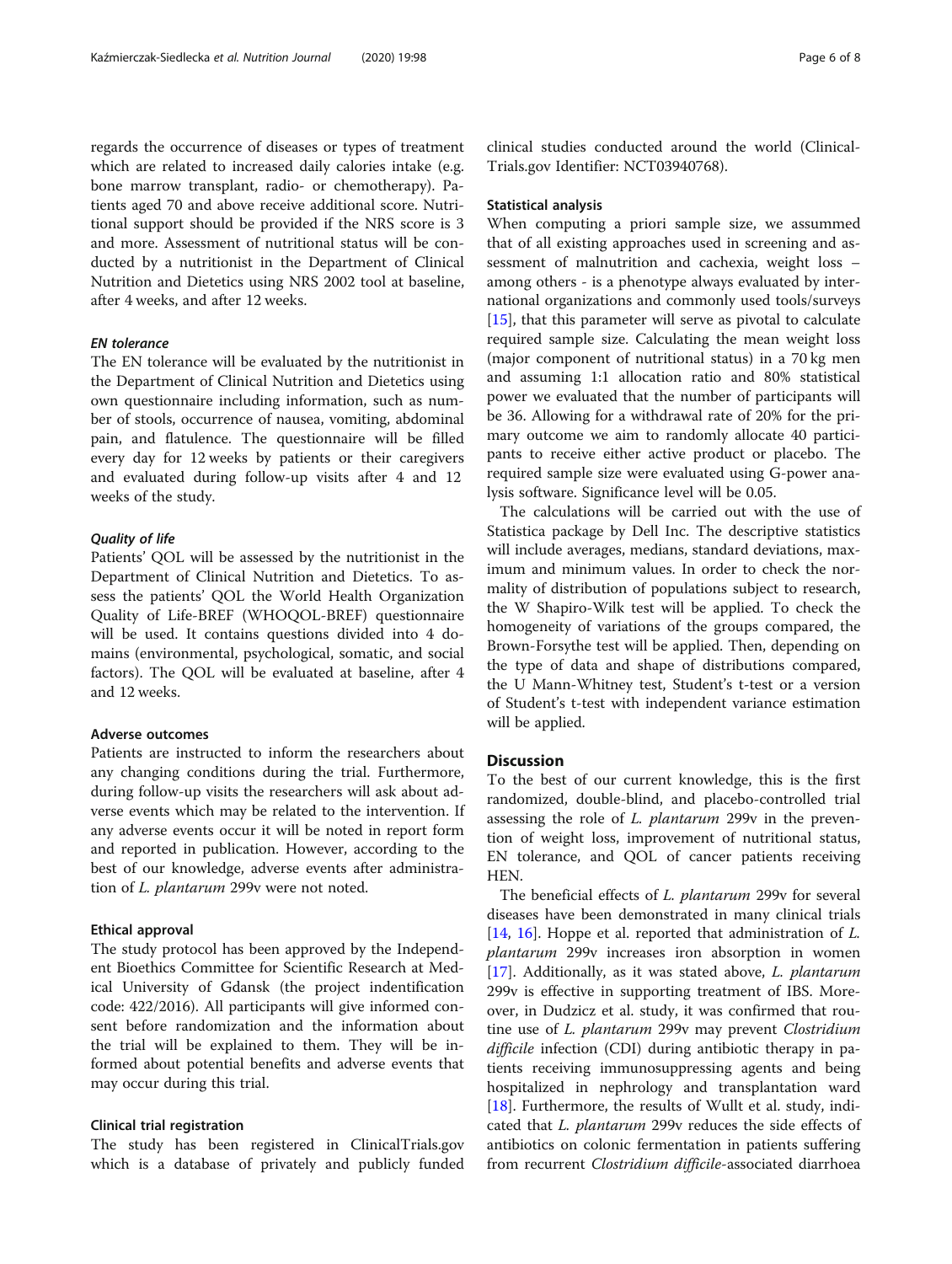<span id="page-6-0"></span>[[19\]](#page-7-0). The significant reduction of antibiotic-associated gastrointestinal symptoms (the frequency of loose stools and nausea) after administration of L. plantarum 299v has been confirmed in a double-blind and placebocontrolled Lönnermark et al. trial [[20\]](#page-7-0).

EN provides many benefits for cancer patients, mainly preventing mucosal atrophy, reducing endotoxins translocation, and preserving gut immunity; however, as it was stated above, it is associated with adverse events, while the most common one is diarrhoea [[2,](#page-7-0) [21\]](#page-7-0). The incidence of diarrhoea is increased in critically ill patients [[22\]](#page-7-0). Probiotic strains may be used to prevent side effects of EN which was shown in Zhao et al. study [\[23](#page-7-0)]. This trial recruited 120 patients with gastric cancer receiving EN in combination with probiotics for 7 days after the surgical procedure. The patients were divided into 3 groups: first received fiber-free nutrition formula  $(n = 40)$ , second consumed fiber-enriched nutrition formula  $(n = 40)$ , and third received fiber- and probioticsenriched nutrition formula  $(n = 40)$ . Patients receiving probiotics-enriched nutrition formula had a lower risk of developing diarrhoea. However, the laboratory parameters assessing nutritional status did not differ significantly between groups  $[20]$  $[20]$ . The similar results were obtained by Xie et al. [\[24\]](#page-7-0). In this study including 140 patients with gastric cancer receiving EN and probiotics for 8 days, the decrease in the incidence of diarrhoea and reduction of the pro-inflammatory cytokines level (IL-6, IL-8, and TNF- $\alpha$ ) in the postoperative period were reported. However, the laboratory parameters assessing nutritional status did not change [\[22\]](#page-7-0). Overall, the results of these above mentioned studies confirm that probiotic strains are effective in reducing the occurrence of diarrhoea. Notwithstanding, due to short period of administration of EN and probiotics (7 and 8 days), it was difficult or almost impossible to improve the nutritional status of cancer patients.

In our study, we decided to administer the probiotic strain L. *plantarum* 299v in full dose  $(2 \times 10^{10} CFU)$  for 12 weeks, which allows us to expect changes in anthropometric and laboratory parameters (especially in cases of parameters with a long half-life, for instance in case of albumin). The possibility of L. plantarum 299v to reduction of gastrointestinal symptoms related to EN may contribute to improvement of EN tolerance and as a consequence to improve patients' QOL.

There may be some possible limitations in the design of the study:

 First, this is a single centre study with small sample size; moreover, the group is non-homogenous. It could take a lot of time to recruit more patients and with the same type of cancer, due to high mortality of cancer patients qualified for HEN. Additionally,

not every patients fulfilling inclusion criteria is able to take part in this study. Therefore, there is a need to create a multi-center study to have a better chance for a larger sample size.

- Second, the participants will intake the capsules at home, so we cannot be completely certain if they will really administer the intervention products.
- Third, the tolerance of enteral nutrition will be assessed by questionnaire fulfilled by patients at home, thus we cannot be sure if they will do it every day or simply before follow-up visits.

#### Abbreviations

HEN: home enteral nutrition; EN: enteral nutrition; L. plantarum 299v: Lactobacillus plantarum 299v; OQL: quality of life; NRS 2002: Nutritional Risk Screening 2002 tool; WHOQOL-BREF: World Health Organization Quality of Life-BREF; CDI: Clostridium difficile infection

#### Acknowledgments

No acknowledgments.

#### Authors' contributions

KKS – the major contributor in writing this manuscript, study design: MF – study design and languages corrections; KSŻ – the major contributor in writing this manuscript; JR – writing manuscript and languages corrections; WM – study design and mentor. The author(s) read and approved the final manuscript.

#### Funding

The company Sanprobi IBS® provided probiotics and placebo.

#### Availability of data and materials

It is only a study protocol, so the data are not available yet.

#### Ethics approval and consent to participate

The study protocol has been approved by Independent Bioethics Committee for Scientific Research at Medical University of Gdańsk, Poland (the project indentification code: 422/2016).

The participants will be informed about this study, potential benefits and risks. The consent agreement received from patients will be necessary to include them to the trial.

#### Consent for publication

Not applicable.

#### Competing interests

The company Sanprobi IBS® provided probiotics and placebo. They did not participate in study design or writing this study protocol. KSŻ received remuneration from Sanprobi; however, it has no relation with this article.

#### Author details

<sup>1</sup>Department of Surgical Oncology, Medical University of Gdansk, Mariana Smoluchowskiego 17, 80-214 Gdansk, Poland. <sup>2</sup>Department of Clinical Nutrition and Dietetics, Medical University of Gdansk, Dębinki 7, 80-211 Gdansk, Poland. <sup>3</sup> Department of Human Nutrition and Metabolomics, Pomeranian Medical University in Szczecin, Broniewskiego 24, 71-460 Szczecin, Poland. <sup>4</sup>Department of Physiopathology, Medical University of Gdansk, Dębinki 7, 80-211 Gdansk, Poland. <sup>5</sup>Department of Nephrology, Transplantology and Internal Medicine, Medical University of Gdansk, Dębinki 7, 80-211 Gdansk, Poland.

### Received: 11 February 2020 Accepted: 27 July 2020 Published online: 11 September 2020

#### References

1. Gavazzi C, Colatruglio S, Valoriani F, Mazzaferro V, Sabbatini A, Biffi R, et al. Impact of home enteral nutrition in malnourished patients with upper gastrointestinal cancer: a multicentre randomised clinical trial. Eur J Cancer. 2016;64:107–12.